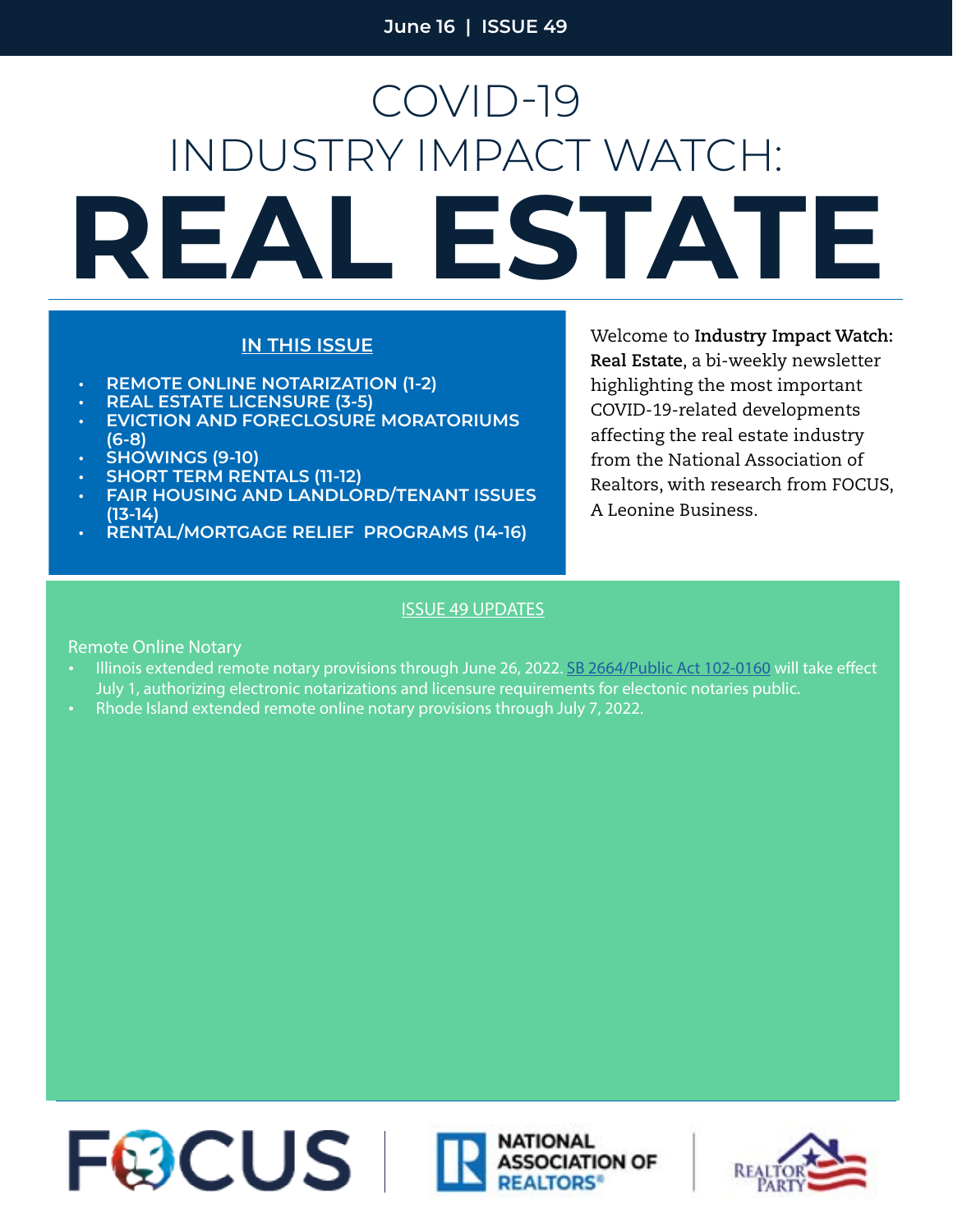Industry Impact Watch: Real Estate | June 16, 2022 Prepared for National Association of Realtors by FOCUS - A Leonine Business 2 Industry Impact Watch: Real Estate | June 16, 2022 3 Prepared for National Association of Realtors by FOCUS - A Leonine Business

| 30, 2021.                             |
|---------------------------------------|
| cted.                                 |
| ., 2021. State law now in effect.     |
| <u>2021.</u>                          |
| 6, 2021.                              |
| 2021.                                 |
| <u>er 31, 2021.</u>                   |
| cted.                                 |
| $17, 2021$ . State law now in effect. |
|                                       |
| ${\rm cted.}$                         |
| cted.                                 |
| 2.                                    |
| cted.                                 |
| cted.                                 |
| der and a nermanent law               |

| <b>State</b>         | <b>Expiration</b>                                                      |
|----------------------|------------------------------------------------------------------------|
| Alabama              | Expired on July 6, 2021. Permanent law enacted.                        |
| <b>Arkansas</b>      | Expired on <u>May 20, 2021</u> .                                       |
| Colorado             | Permanent rules adopted.                                               |
| Connecticut          | Expired on February 15, 2022.                                          |
| Delaware             | June 30, 2022.                                                         |
| District of Columbia | Expired on February 4, 2022.                                           |
| Georgia              | Expired on April 15, 2022.                                             |
| Hawaii               | Expired on <u>March 25, 2022. SB 2275</u> took effect January 1, 2021. |
| Illinois*            | <u>June 26, 2022. SB 2664</u> will take effect July 1, 2022.           |
| Kansas               | Expired on July 15, 2021. SB 106 took effect January 1, 2022.          |
| <b>Maine</b>         | Permanent rules adopted.                                               |
| Maryland             | Permanent rules adopted.                                               |
| <b>Massachusetts</b> | Permanent law enacted.                                                 |

\* Indicates a state with both an active executive order and a permanent law.

### Temporary RON provisions will expire on the following dates:



# **REAL ESTATE LICENSURE CHANGES**

The following states have altered their professional licensing criteria due to the ongoing COVID-19 pandemic:

### **REMOTE ONLINE NOTARIZATION**

Due to the pandemic, many states have temporarily authorized the performance of remote online notarizations (RON). In others, such notarizations were already allowed.



| <b>State</b>          | <b>Expiration</b>                                                            |
|-----------------------|------------------------------------------------------------------------------|
| <b>Minnesota</b>      | Expired on August 30, 2021.                                                  |
| Mississippi           | Permanent law enacted.                                                       |
| <b>New Hampshire</b>  | Expired on <u>June 11, 2021</u> . State law now in effect.                   |
| <b>New Jersey</b>     | Expired on July 4, 2021.                                                     |
| <b>New Mexico</b>     | Expired on <u>June 25, 2021</u> .                                            |
| <b>New York</b>       | Expired on July 5, 2021.                                                     |
| <b>North Carolina</b> | Expired on December 31, 2021.                                                |
| Oregon                | Permanent law enacted.                                                       |
| Pennsylvania          | Expired on October 17, 2021. State law now in effect.                        |
| <b>Rhode Island</b>   | July 7, 2022.                                                                |
| <b>South Carolina</b> | Permanent law enacted.                                                       |
| <b>South Dakota</b>   | Permanent law enacted.                                                       |
| <b>Vermont</b>        | September 10, 2022.                                                          |
| <b>West Virginia</b>  | Permanent law enacted.                                                       |
| Wyoming               | Permanent law enacted.                                                       |
|                       | * Indicates a state with both an active executive order and a permanent law. |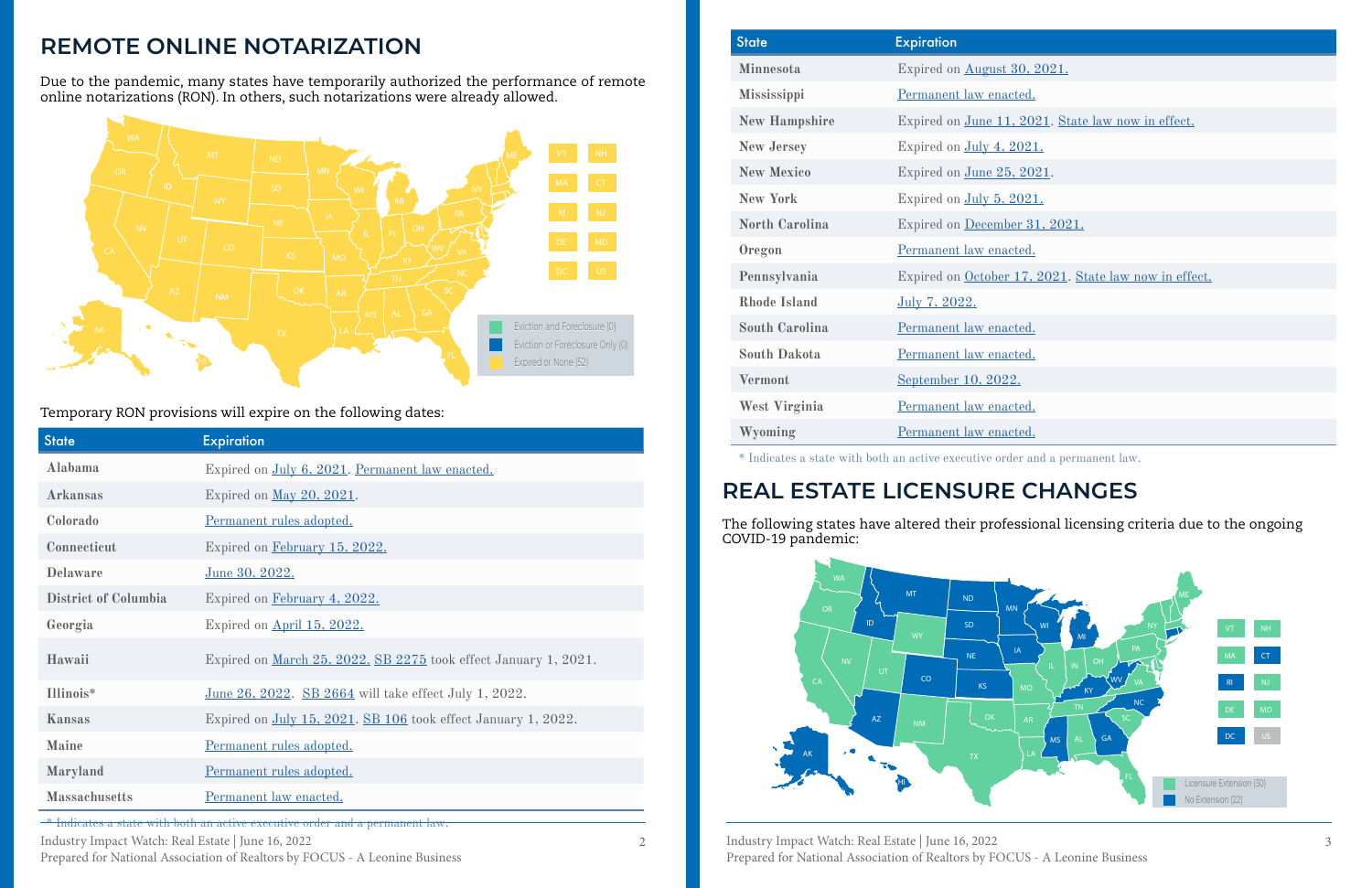1 Industry Impact Watch: Real Estate | June 16, 2022 5 Prepared for National Association of Realtors by FOCUS - A Leonine Business

- Pere extended to May 2020.
- **EXECUTE: A MAGGINE 20 ASSEMBER 2018 THE EXTENDITION AND THE EXCHENGER EXCHENGING AND THE EXCHENGER SOC**.
- **New Yes [Initial licensure applications extended past typical one-year window.](https://www.state.nj.us/dobi/bulletins/blt20_09.pdf)**
- **New Xeron Ceremonarily waived. Waiver expired July 1, licensees** ete CE within  $90$  days of SOE expiration.
- **EVALUATE:** We are extended to July 6.
- **Ohio** [Yes](https://www.legislature.ohio.gov/legislation/legislation-summary?id=GA133-HB-197) all license renewals were extended to the earlier of or 90 days after SOE.
- **Our Exercise extended to 14 days following SOE. Real estate** her extended to December 15.
- **Property** Extended to August 31 for July renewals and 30 for August Renewals.
- **Penaltion** for real estate appraiser licensing test waived. Online ourses permitted.
- adline for providers, courses and instructors delayed to 30. Certain exams delayed to [September 30](https://llr.sc.gov/appr/PDF/RenewalsAlert.pdf).
- **The Seconomist Section** available for licenses expiring through August 29.
- **The March 31-June 30 extended to July 31, 2020.**
- **Uniformal license fingerprint requirements extended to** 30; Phase II extended to December 31.
- **Vermonta Test and Yes Late** *X* Chain is very consider the cannot meet CE
- tended to 30 days following SOE.
- ended to August 31.

**EXECUTE:** icense applications allowed through July 28. Application orized.

| <b>State</b>            | Licensure<br><b>Extension?</b> | <b>Details</b>                                                                                                                        |
|-------------------------|--------------------------------|---------------------------------------------------------------------------------------------------------------------------------------|
| Alabama                 | Yes                            | <u>Six-month exam deadline extension, continuing education (CE) deadline</u><br>extended to December 31.                              |
| Alaska                  | $\rm No$                       |                                                                                                                                       |
| Arizona                 | No                             |                                                                                                                                       |
| <b>Arkansas</b>         | Yes                            | Offering extensions for expired licenses and CE. License expiration dates<br>extended.                                                |
| California              | Yes                            | Extension for license expirations, examinations and CE through<br>December 31.                                                        |
| Colorado                | $\rm No$                       | CE authorized via webinar.                                                                                                            |
| Connecticut             | No                             |                                                                                                                                       |
| <b>Delaware</b>         | Yes                            | CE requirements extended to 60 days after SOE. Expiration for licenses<br>expired on August 31 extended to September 30.              |
| District of<br>Columbia | No                             |                                                                                                                                       |
| Florida                 | Yes                            | Extensions for <u>initial licensure and renewals</u> through <b>December 31</b> .                                                     |
| Georgia                 | No                             |                                                                                                                                       |
| Hawaii                  | No                             | CE offered online.                                                                                                                    |
| Idaho                   | No                             | CE offered online. Remote delivery minimum standards, student<br>engagement rules and provider application updated July 21.           |
| <b>Illinois</b>         | Yes                            | License renewal and online CE through September 30.                                                                                   |
| Indiana                 | Yes                            | Examination window extended, CE offered online.                                                                                       |
| Iowa                    | No                             | Fingerprinting temporarily waived, online CE offered.                                                                                 |
| Kansas                  | Yes                            | All licensee expiration dates extended to November 15, 2020. Expired.                                                                 |
| Kentucky                | $\rm No$                       |                                                                                                                                       |
| Louisiana               | Yes                            | Renewals extended to June 15.                                                                                                         |
| <b>Maine</b>            | Yes                            | CE deferred upon request to 120 days after SOE.                                                                                       |
| Maryland                | Yes                            | Extended to 30 days after SOE.                                                                                                        |
| <b>Massachusetts</b>    | Yes                            | Original extension to 90 days after SOE rescinded; later extended to<br>October 1 or "as scheduled" for those expiring after July 11. |
| Michigan                | No                             |                                                                                                                                       |
| Minnesota               | No                             |                                                                                                                                       |
| Mississippi             | No                             |                                                                                                                                       |
| Missouri                | Yes                            | Brokers and salespersons renewals and CE extended to August 31.                                                                       |

| <b>State</b>          | <u>Licensure</u><br><b>Extension?</b> | <b>Details</b>                          |
|-----------------------|---------------------------------------|-----------------------------------------|
| Montana               | No                                    |                                         |
| <b>Nebraska</b>       | No                                    |                                         |
| <b>Nevada</b>         | Yes                                   | Renewals wer                            |
| <b>New Hampshire</b>  | Yes                                   | Licensure exa                           |
| <b>New Jersey</b>     | Yes                                   | Initial licensur                        |
| <b>New Mexico</b>     | Yes                                   | <u>CE requireme</u><br>must complete    |
| <b>New York</b>       | Yes                                   | License renew                           |
| North Carolina        | No                                    |                                         |
| <b>North Dakota</b>   | No                                    |                                         |
| Ohio                  | Yes                                   | All profession<br>December 1 o          |
| Oklahoma              | Yes                                   | Occupational<br>licenses furth          |
| Oregon                | Yes                                   | <u>CE requireme</u><br>September 30     |
| Pennsylvania          | Yes                                   | <u>One-year limi</u><br>real estate cou |
| <b>Rhode Island</b>   | No                                    |                                         |
| <b>South Carolina</b> | Yes                                   | Renewal dead<br>September 30            |
| <b>South Dakota</b>   | N <sub>0</sub>                        |                                         |
| <b>Tennessee</b>      | Yes                                   | <b>CE</b> extensions                    |
| <b>Texas</b>          | Yes                                   | Licenses expir                          |
| Utah                  | Yes                                   | Phase I condi<br>September 30           |
| <b>Vermont</b>        | Yes                                   | Late fees wai<br>requirements.          |
| Virginia              | Yes                                   | Licenses exter                          |
| Washington            | Yes                                   | Licenses exter                          |
| <b>West Virginia</b>  | No                                    |                                         |
| Wisconsin             | No                                    |                                         |
| Wyoming               | Yes                                   | Incomplete lic<br>waivers autho         |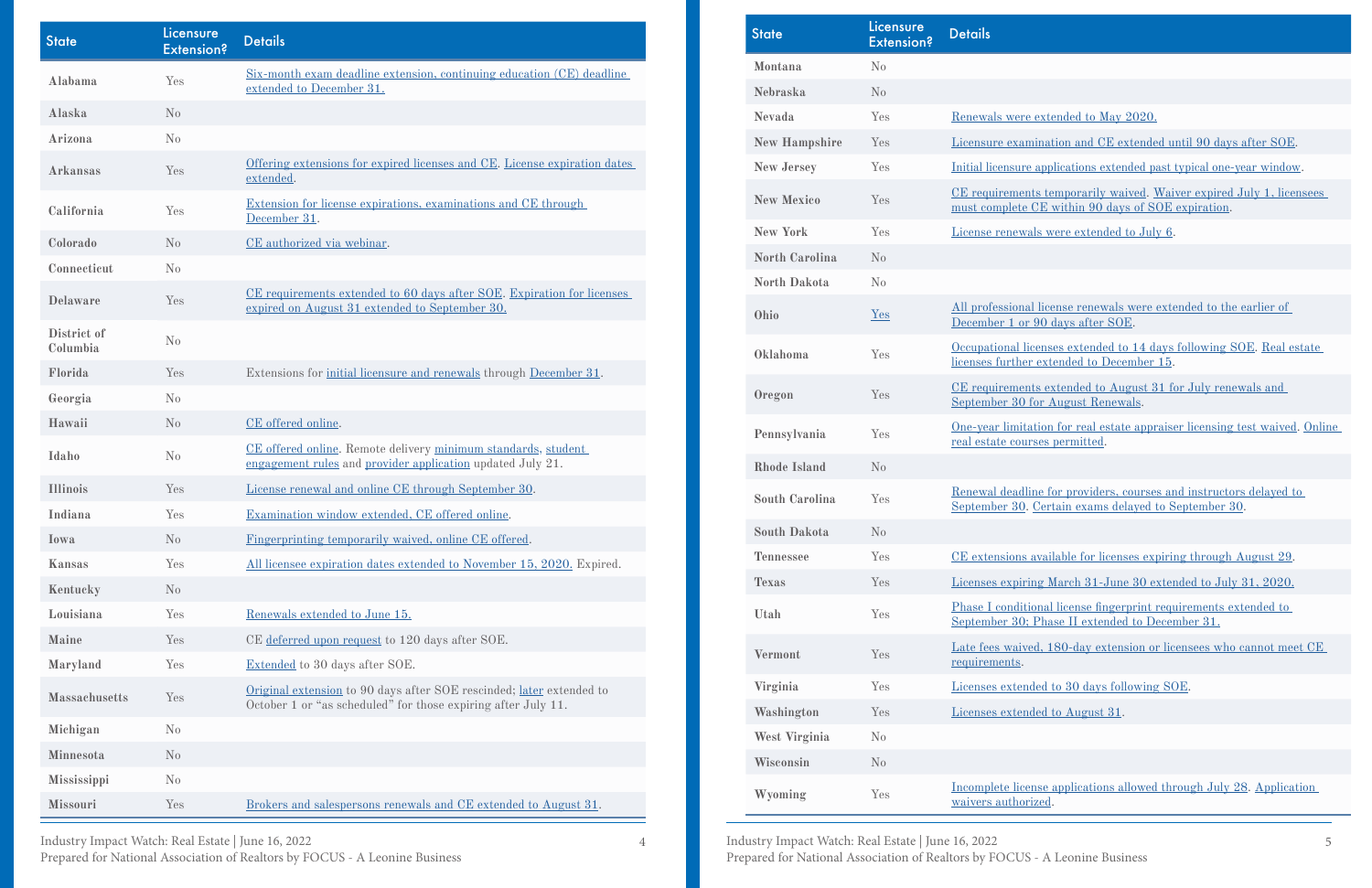| Industry Impact Watch: Real Estate   June 16, 2022                          |
|-----------------------------------------------------------------------------|
| Prepared for National Association of Realtors by FOCUS - A Leonine Business |

Industry Impact Watch: Real Estate | June 16, 2022 Prepared for National Association of Realtors by FOCUS - A Leonine Business 6 19 Industry Impact Watch: Real Estate | June 16, 2022 19 10 19:00 19:00 19:00 19:00 19:00 19:00 19:00 19:00 1

### **EVICTION AND FORECLOSURE MORATORIUMS**



| <b>State</b>            | <b>Eviction</b><br><b>Moratorium?</b> | <b>End Date</b>    | <b>Foreclosure</b><br><b>Moratorium?</b> | <b>End Date</b>      |
|-------------------------|---------------------------------------|--------------------|------------------------------------------|----------------------|
| Alabama                 | <u>No - Expired</u>                   | June 1, 2020       | <u>No - Expired</u>                      | June 1, 2020         |
| Alaska                  | No - Expired                          | June 30, 2020      | No - Expired                             | June 30, 2020        |
| Arizona                 | No - Expired                          | October 31, 2020   | $\rm No$                                 |                      |
| <b>Arkansas</b>         | $\rm No$                              |                    | $\rm N_{0}$                              |                      |
| California              | No - Expired                          | September 30, 2021 | No - Expired                             | September 30, $2021$ |
| Colorado                | <u>No - Expired</u>                   | December 31, 2020  | No - Expired                             | June 15, 2020        |
| Connecticut             | <u>No - Expired</u>                   | June 30, 2021      | <u>No - Expired</u>                      | September 9, 2020    |
| <b>Delaware</b>         | No - Expired                          | July 13, 2021      | <u>No - Expired</u>                      | July 13, 2021        |
| District of<br>Columbia | <u>No - Expired</u>                   | February 22, 2022  | <u>No - Expired</u>                      | February 22, 2022    |
| Florida                 | <u>No - Expired</u>                   | October 3, 2020    | <u>No - Expired</u>                      | October 3, 2020      |
| Georgia                 | $\rm No$                              |                    | $\rm No$                                 |                      |

The following list outlines which states have eviction or foreclosure moratoriums, and when they are scheduled to expire.

| <b>State</b>          | <b>Eviction</b><br><b>Moratorium?</b>          | <b>End Date</b>                            | Foreclosure<br><b>Moratorium?</b> | <b>End Date</b>          |
|-----------------------|------------------------------------------------|--------------------------------------------|-----------------------------------|--------------------------|
| Hawaii                | No - Expired                                   | August 31, 2021                            | $\rm No$                          |                          |
| Idaho                 | $\rm No$                                       |                                            | N <sub>0</sub>                    | $\overline{\phantom{a}}$ |
| <b>Illinois</b>       | No - Expired                                   | October 3, 2021                            | No - Expired                      | May 29, 2020             |
| Indiana               | No - Expired                                   | August 14, 2020                            | No - Expired                      | August 14, 2020          |
| Iowa                  | No - Expired                                   | May 27, 2020                               | No - Expired                      | May 27, 2020             |
| Kansas                | No - Expired                                   | May 28, 2021                               | No - Expired                      | May 31, 2020             |
| Kentucky              | No - Expired                                   | June 30, 2021                              | No - Expired                      | <b>August 25, 2020</b>   |
| Louisiana             | No - Expired                                   | June 15, 2020                              | $\rm No$                          |                          |
| Maine                 | No - Expired                                   | <b>August 3, 2020</b>                      | No - Expired                      | <b>August 3, 2020</b>    |
| Maryland              | No - Expired                                   | August 15, 2021                            | No - Expired                      | August 15, 2021          |
| <b>Massachusetts</b>  | No - Expired                                   | October 17, 2020                           | No - Expired                      | October 17, 2020         |
| Michigan              | No - Expired                                   | July 15, 2020                              | N <sub>0</sub>                    |                          |
| Minnesota             | No - Expired                                   | Variable - August 13,<br>2021-June 1, 2022 | No - Expired                      | April 30, 2021           |
| <b>Mississippi</b>    | No - Expired                                   | June 1, 2020                               | N <sub>0</sub>                    |                          |
| Missouri              | No - Judicial<br><b>Discretion</b><br>Required |                                            | No                                |                          |
| Montana               | No - Expired                                   | May 24, 2020                               | No - Expired                      | May 24, 2020             |
| <b>Nebraska</b>       | No                                             |                                            | No                                |                          |
| <b>Nevada</b>         | No - Expired                                   | May 31, 2021                               | No - Expired                      | August 31, 2020          |
| <b>New Hampshire</b>  | <u>No - Expired</u>                            | July 1, 2020                               | No - Expired                      | July 1, 2020             |
| <b>New Jersey</b>     | No - Expired                                   | December 31, 2021                          | No - Expired                      | December 31, 2021        |
| <b>New Mexico</b>     | No-Expired                                     | March 4, 2022                              | $\rm No$                          |                          |
| <b>New York</b>       | No - Expired                                   | January 15, 2022                           | No - Expired                      | January 15, 2022         |
| <b>North Carolina</b> | No - Expired                                   | June 30, 2021                              | <u>No - Expired</u>               | June 29, 2020            |
| North Dakota          | No - Expired                                   | April 22, 2020                             |                                   |                          |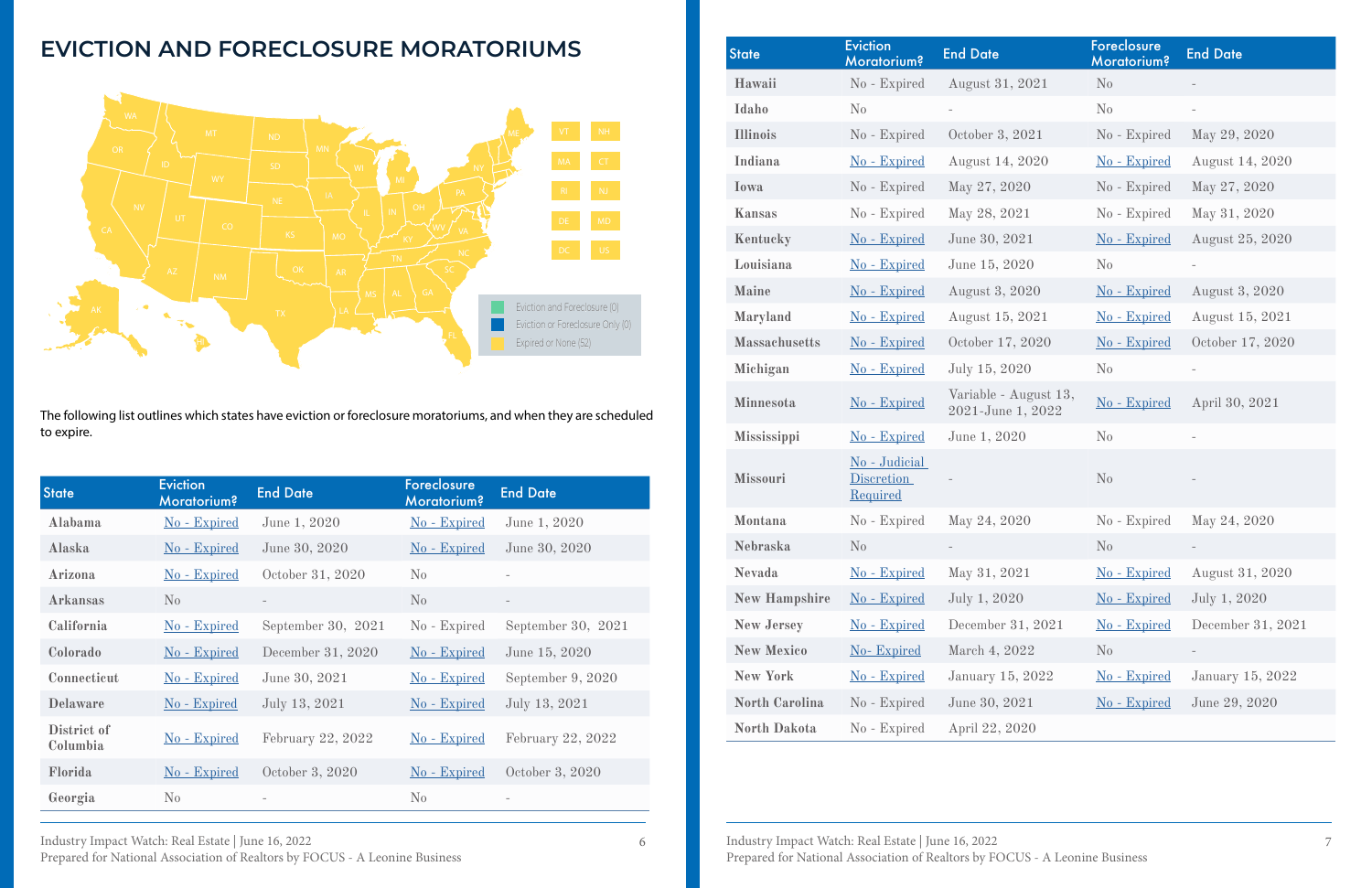Industry Impact Watch: Real Estate | June 16, 2022 Prepared for National Association of Realtors by FOCUS - A Leonine Business 8 March 19 March 19 March 19 March 19 March 19 March 19 March 19 March 19 March 19 March 19 March 19 March 19 March 19 March 19 March 19 March 19 March 19 March 19 March 19 March 19 March 19 March 19 March 19 March 19 Marc

| <b>State</b>          | <b>Eviction</b><br><b>Moratorium?</b>     | <b>End Date</b>          | Foreclosure<br><b>Moratorium?</b> | <b>End Date</b>          |
|-----------------------|-------------------------------------------|--------------------------|-----------------------------------|--------------------------|
| Ohio                  | No - Governor<br>Requests No<br>Evictions |                          | No                                |                          |
| Oklahoma              | No                                        | $\overline{\phantom{0}}$ | No                                | $\qquad \qquad -$        |
| Oregon                | No - Expired                              | February 28, 2022        | No - Expired                      | December 31, 2020        |
| Pennsylvania          | No - Expired                              | August 31, 2020          | No - Expired                      | August 31, 2020          |
| <b>Rhode Island</b>   | No - Expired                              | May 15, 2020             | No                                | $\overline{\phantom{a}}$ |
| <b>South Carolina</b> | No - Expired                              | May 15, 2020             | No - Expired                      | May 15, 2020             |
| <b>South Dakota</b>   | No                                        |                          | No                                |                          |
| <b>Tennessee</b>      | No - Expired                              | June 1, 2020             | No                                |                          |
| <b>Texas</b>          | No - Expired                              | May 18, 2020             | No                                |                          |
| Utah                  | No - Expired                              | May 15, 2020             | No                                | $\overline{\phantom{m}}$ |
| <b>Vermont</b>        | No - Expired                              | July 15, 2021            | No - Expired                      | July 15, 2021            |
| Virginia              | N <sub>0</sub>                            | December 31, 2020        | No                                |                          |
| Washington            | No - Expired                              | October 31, 2021         | No                                |                          |
| <b>West Virginia</b>  | No                                        |                          | No                                | $\overline{\phantom{a}}$ |
| Wisconsin             | No - Expired                              | May 26, 2020             | No - Expired                      | May 26, 2020             |
| Wyoming               | No - Expired                              | May 31, 2020             | No                                |                          |

| <b>State</b>         | <b>Showings Allowed?</b>                          |
|----------------------|---------------------------------------------------|
| Alabama              | Yes                                               |
| Alaska               | Yes                                               |
| Arizona              | Yes                                               |
| <b>Arkansas</b>      | Yes                                               |
| California           | $Yes - with guidelines.$                          |
| Colorado             | $Yes - with guidelines.$                          |
| Connecticut          | Yes                                               |
| <b>Delaware</b>      | Yes - certification required and with guidelines. |
| District of Columbia | Yes                                               |
| Florida              | $Yes - with quidelines$ .                         |
| Georgia              | $Yes - with guidelines.$                          |
| Hawaii               | $Yes - with guidelines.$                          |
| Idaho                | $Yes - with guidelines.$                          |
| <b>Illinois</b>      | $Yes - with guidelines.$                          |
| Indiana              | $Yes - with guidelines.$                          |
| Iowa                 | Yes                                               |
| Kansas               | Yes                                               |
| Kentucky             | $Yes - with guidelines.$                          |
| Louisiana            | Yes                                               |
| <b>Maine</b>         | Yes                                               |
| Maryland             | $Yes - with guidelines.$                          |
| <b>Massachusetts</b> | $Yes - with guidelines.$                          |
| Michigan             | $Yes - with guidelines.$                          |
| <b>Minnesota</b>     | $Yes - with guidelines.$                          |

Showings are currently authorized in all states; however many states have put in place guidelines that real estate professionals must follow when showing a property or holding an open house:

### **REAL ESTATE SHOWINGS**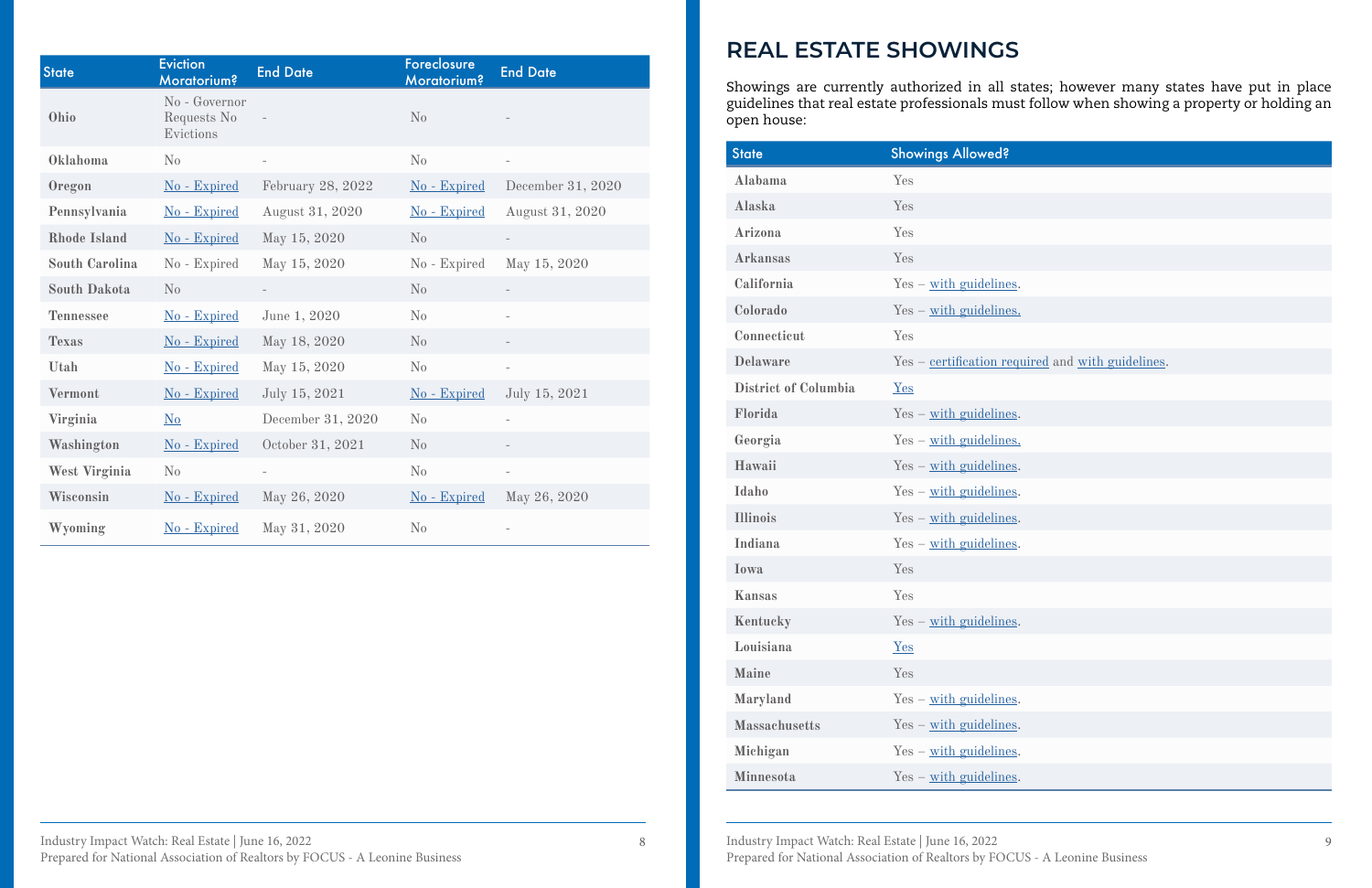Industry Impact Watch: Real Estate | June 16, 2022 Prepared for National Association of Realtors by FOCUS - A Leonine Business 10 Industry Impact Watch: Real Estate | June 16, 2022 11

| bugh December 31, 2020.           |
|-----------------------------------|
| $2S$                              |
| $2S$                              |
| hotel guidelines.                 |
| $\mathbf{2S}$ .                   |
| pproval.                          |
|                                   |
| ome counties.                     |
|                                   |
|                                   |
|                                   |
|                                   |
|                                   |
|                                   |
| xtensions allowed in New Orleans. |
|                                   |
|                                   |
| Fuidelines.                       |
|                                   |
|                                   |

| <b>State</b>          | <b>Showings Allowed?</b>                     |
|-----------------------|----------------------------------------------|
| Mississippi           | Yes                                          |
| Missouri              | $Yes - with guidelines.$                     |
| Montana               | $Yes - with guidelines.$                     |
| <b>Nebraska</b>       | $Yes - with guidelines.$                     |
| <b>Nevada</b>         | Yes - with updated guidelines for October 1. |
| <b>New Hampshire</b>  | Yes                                          |
| <b>New Jersey</b>     | $Yes - with guidelines.$                     |
| <b>New Mexico</b>     | Yes                                          |
| <b>New York</b>       | $Yes - with guidelines.$                     |
| <b>North Carolina</b> | Yes                                          |
| <b>North Dakota</b>   | Yes                                          |
| Ohio                  | $Yes - with guidelines.$                     |
| Oklahoma              | Yes                                          |
| Oregon                | $Yes - with guidelines.$                     |
| Pennsylvania          | $Yes - with guidelines.$                     |
| <b>Rhode Island</b>   | $Yes - with guidelines.$                     |
| <b>South Carolina</b> | $Yes - with guidelines.$                     |
| <b>South Dakota</b>   | Yes                                          |
| <b>Tennessee</b>      | Yes                                          |
| <b>Texas</b>          | $Yes - with guidelines.$                     |
| Utah                  | Yes                                          |
| <b>Vermont</b>        | $Yes - with guidelines.$                     |
| Virginia              | $Yes - with guidelines.$                     |
| Washington            | $Yes - with guidelines.$                     |
| West Virginia         | Yes                                          |
| Wisconsin             | $Yes - with quidelines$ .                    |
| Wyoming               | Yes                                          |

While several states previously had short-term rental bans in place, all statewide bans except in **Hawaii** have expired. In the place of bans, many states have put guidelines in place, and some county or municipal level bans are still in effect.

## **SHORT-TERM RENTALS**

| <b>State</b>                | <b>STR Allowed?</b>                                   |
|-----------------------------|-------------------------------------------------------|
| Alabama                     | Yes                                                   |
| Alaska                      | Yes                                                   |
| Arizona                     | Yes                                                   |
| <b>Arkansas</b>             | Yes                                                   |
| California                  | $No$ – prohibited through December 31, 2020.          |
| Colorado                    | $Yes - with guidelines.$                              |
| Connecticut                 | $Yes - with quidelines$ .                             |
| <b>Delaware</b>             | $Yes - not bound by hotel guidelines.$                |
| <b>District of Columbia</b> | $Yes - with guidelines.$                              |
| Florida                     | $Yes - with count y approval.$                        |
| Georgia                     | Yes                                                   |
| Hawaii                      | $\underline{\text{No}}$ – operating in some counties. |
| Idaho                       | Yes                                                   |
| <b>Illinois</b>             | Yes                                                   |
| Indiana                     | Yes                                                   |
| Iowa                        | Yes                                                   |
| <b>Kansas</b>               | Yes                                                   |
| Kentucky                    | Yes                                                   |
| Louisiana                   | Yes - local permit extensions allowed in New Orleans. |
| <b>Maine</b>                | $Yes - ban expired.$                                  |
| Maryland                    | Yes                                                   |
| <b>Massachusetts</b>        | Yes - ban expired. Guidelines.                        |
| Michigan                    | $Yes - ban$ expired.                                  |
| Minnesota                   | Yes                                                   |
|                             |                                                       |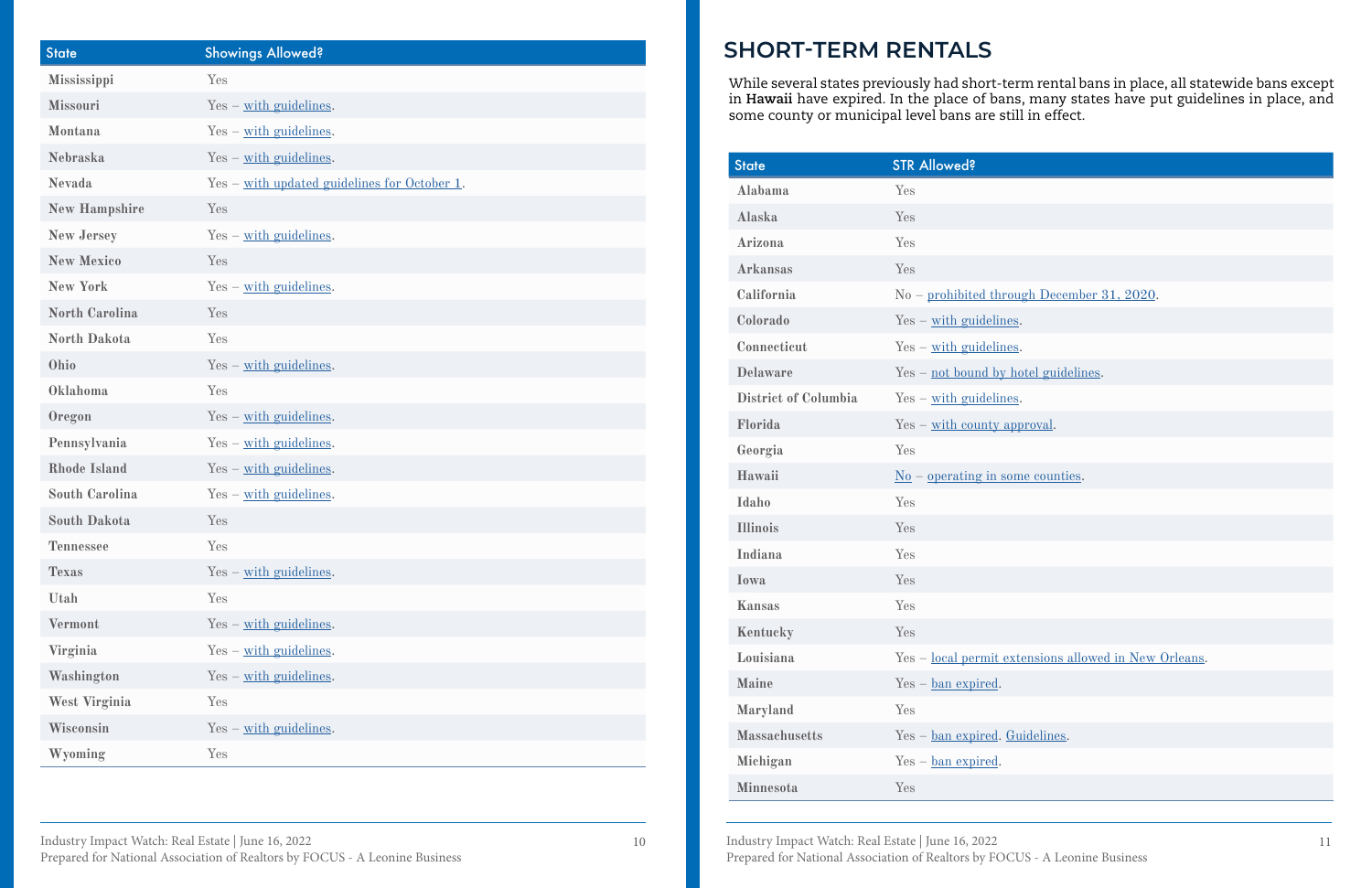Industry Impact Watch: Real Estate | June 16, 2022 Prepared for National Association of Realtors by FOCUS - A Leonine Business 12 Industry Impact Watch: Real Estate | June 16, 2022 13 Prepared for National Association of Realtors by FOCUS - A Leonine Business

| <b>State</b>          | <b>STR Allowed?</b>                                                          |
|-----------------------|------------------------------------------------------------------------------|
| Mississippi           | Yes                                                                          |
| Missouri              | Yes                                                                          |
| Montana               | Yes                                                                          |
| <b>Nebraska</b>       | Yes                                                                          |
| <b>Nevada</b>         | Yes                                                                          |
| <b>New Hampshire</b>  | $Yes - ban expired$ . 14-day quarantine required for out-of-state travelers. |
| <b>New Jersey</b>     | <u>Yes - ban expired. Local restrictions exist.</u>                          |
| <b>New Mexico</b>     | $Yes - ban expired.$                                                         |
| <b>New York</b>       | Yes                                                                          |
| <b>North Carolina</b> | Yes                                                                          |
| <b>North Dakota</b>   | Yes                                                                          |
| Ohio                  | Yes                                                                          |
| Oklahoma              | Yes                                                                          |
| Oregon                | Yes                                                                          |
| Pennsylvania          | $Yes - ban expired.$                                                         |
| <b>Rhode Island</b>   | Yes                                                                          |
| <b>South Carolina</b> | Yes - partial ban expired.                                                   |
| <b>South Dakota</b>   | Yes                                                                          |
| <b>Tennessee</b>      | Yes                                                                          |
| <b>Texas</b>          | Yes - municipal bans exist.                                                  |
| Utah                  | $Yes - some county bans.$                                                    |
| <b>Vermont</b>        | Yes                                                                          |
| Virginia              | Yes - ban expired. Out of state travelers require 14-day quarantine.         |
| Washington            | $Yes - \underline{county}$ bans exist.                                       |
| West Virginia         | Yes                                                                          |
| Wisconsin             | Yes                                                                          |
| Wyoming               | Yes                                                                          |

| State-level Guidance                                               |                                                      |
|--------------------------------------------------------------------|------------------------------------------------------|
| Alabama Guidance and FAQs                                          | Alaska Guidance                                      |
| Arizona Guidance                                                   | <b>Arkansas Guidance</b>                             |
| California Guidance                                                | Colorado Guidance                                    |
| <b>Connecticut Guidance</b>                                        | <b>Delaware Resources</b>                            |
| District of Columbia Tenant Rights and<br><b>Housing Resources</b> | <b>Florida Resources</b>                             |
| Georgia Housing Info and Considerations                            | Hawaii Landlord Tenant Guidance and Resources        |
| <b>Idaho Housing and Finance Services</b>                          | <b>Illinois Housing Authority Resources</b>          |
| <b>Indiana Housing Resources</b>                                   | <b>Iowa Legal Housing Resources</b>                  |
| <b>Kansas Housing Information</b>                                  | <b>Kentucky Resources</b>                            |
| Louisiana Information and Resources                                | <b>Maine Housing Updates</b>                         |
| Maryland Tenant Guidance                                           | Massachusetts Resources and Guidance                 |
| Michigan Guidance                                                  | Minnesota COVID-19 Housing Guidance                  |
| Mississippi Guidance                                               | <b>Missouri Guidance</b>                             |
| <b>Montana Housing Guidance</b>                                    | Nebraska Guidance                                    |
| <b>Nevada Housing Resources and Guidance</b>                       | <b>New Hampshire Guidance</b>                        |
| <b>New Jersey Tenant Resources</b>                                 | <b>New Mexico Housing Resources</b>                  |
| <b>New York Tenant Guidance</b>                                    | <u>North Carolina Housing Resources and Guidance</u> |
| North Dakota Guidance                                              | Ohio Information and Resources                       |
| <b>Oklahoma Housing Information</b>                                | Oregon Housing Info and Protections                  |
| Pennsylvania Housing Guidance                                      | <b>Rhode Island Housing Resources</b>                |
| <b>South Carolina Resources</b>                                    | South Dakota COVID-19 Information                    |
|                                                                    |                                                      |

The **U.S.** Department of Housing and Urban Development [has released a statement](https://www.hud.gov/sites/dfiles/FHEO/documents/secretary fh statement covid-19 4.3.20.pdf) on the Fair Housing Act and COVID-19 indicating that it will treat those who have the virus as a protected class. The Consumer Financial Protection Bureau has also offered [guidance relating](https://www.consumerfinance.gov/about-us/blog/guide-covid-19-renter-protections/)  to tenant protections during the COVID-19 emergency.

Because there are numerous levels of overlapping state, federal and local laws at place here, many state-based organizations have issued best practices for navigating COVID-19 as a landlord. Where available, we have compiled a list of guidance documents for each state.

# **FAIR HOUSING AND LANDLORD/TENANT ISSUES**

| <b>State-level Guidance</b>                                        |                                             |
|--------------------------------------------------------------------|---------------------------------------------|
| Alabama Guidance and FAQs                                          | Alaska Guidance                             |
| Arizona Guidance                                                   | <b>Arkansas Guidance</b>                    |
| California Guidance                                                | Colorado Guidance                           |
| <b>Connecticut Guidance</b>                                        | Delaware Resources                          |
| District of Columbia Tenant Rights and<br><b>Housing Resources</b> | <b>Florida Resources</b>                    |
| Georgia Housing Info and Considerations                            | Hawaii Landlord Tenant Guidance and R       |
| <b>Idaho Housing and Finance Services</b>                          | <b>Illinois Housing Authority Resources</b> |
| <b>Indiana Housing Resources</b>                                   | <b>Iowa Legal Housing Resources</b>         |
| <b>Kansas Housing Information</b>                                  | <b>Kentucky Resources</b>                   |
| Louisiana Information and Resources                                | <b>Maine Housing Updates</b>                |
| Maryland Tenant Guidance                                           | <b>Massachusetts Resources and Guidance</b> |
| Michigan Guidance                                                  | Minnesota COVID-19 Housing Guidance         |
| Mississippi Guidance                                               | <b>Missouri Guidance</b>                    |
| <b>Montana Housing Guidance</b>                                    | Nebraska Guidance                           |
| <b>Nevada Housing Resources and Guidance</b>                       | <b>New Hampshire Guidance</b>               |
| <b>New Jersey Tenant Resources</b>                                 | <b>New Mexico Housing Resources</b>         |
| <b>New York Tenant Guidance</b>                                    | North Carolina Housing Resources and O      |
| North Dakota Guidance                                              | Ohio Information and Resources              |
| Oklahoma Housing Information                                       | Oregon Housing Info and Protections         |
| Pennsylvania Housing Guidance                                      | <b>Rhode Island Housing Resources</b>       |
| <b>South Carolina Resources</b>                                    | South Dakota COVID-19 Information           |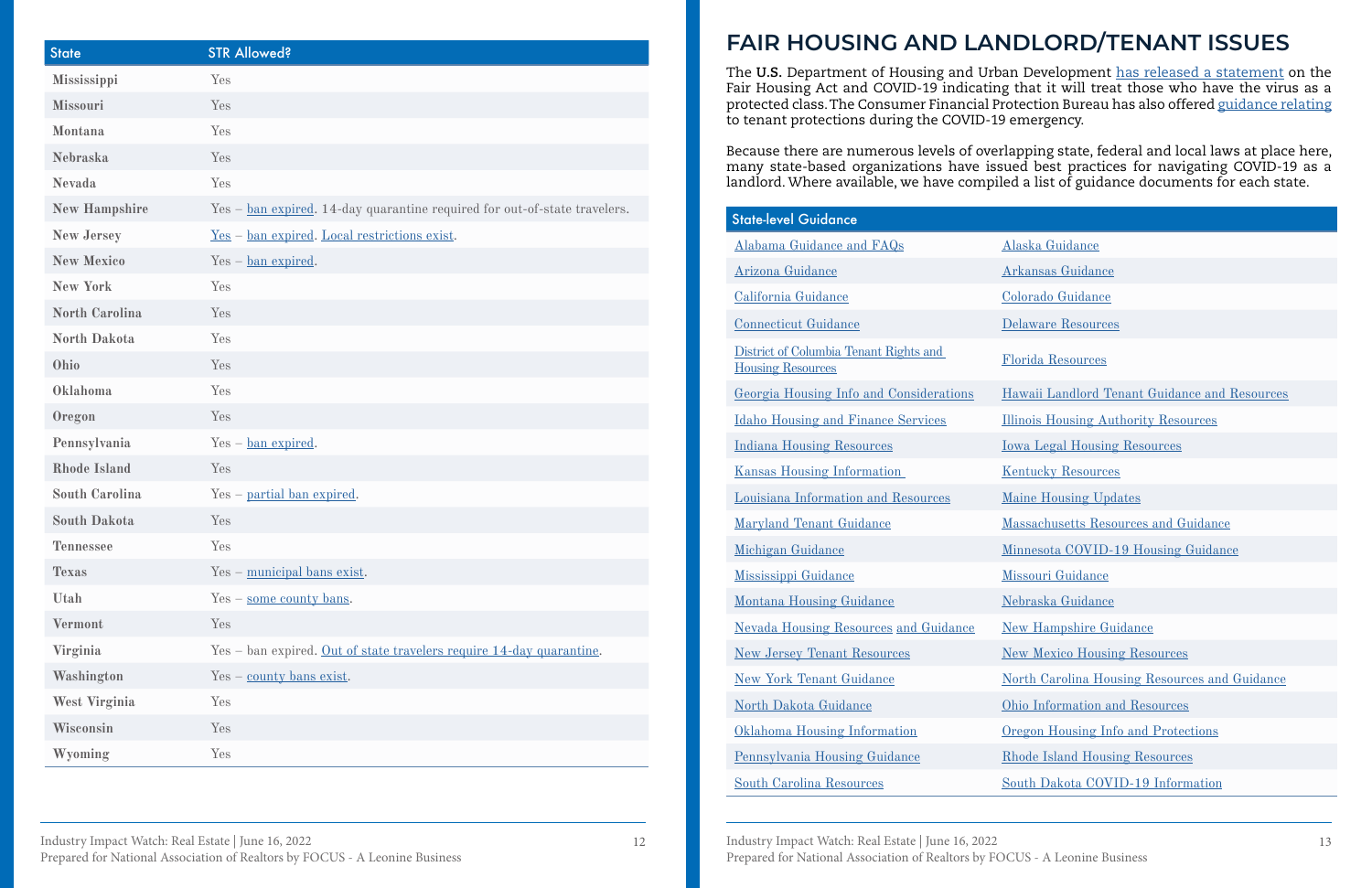Industry Impact Watch: Real Estate | June 16, 2022 Prepared for National Association of Realtors by FOCUS - A Leonine Business 14 Industry Impact Watch: Real Estate | June 16, 2022 15 Prepared for National Association of Realtors by FOCUS - A Leonine Business

#### **Assistance Program**

- **Hausdari** State of Budget and Finance
- **Ideologie International Program**
- <u>**Illinois Program**</u>
- **Rental Assistance Program**
- **IV Assistance Program**
- **Rental Assistance Program**
- **K** Home Eviction Relief
- **Louis Coulom Entry Rental Assistance Program**
- **Manuel Assistance Program**
- **Partnership Program**
- **Massachusetts** Programs
- **Michigan Covid-Assistance**
- **19 Emergency Rental Assistance**
- **The Mississippians Program**
- stance for Housing Relief
- **Sistance Programs**
- **Example 28 Rental Assistance Program**
- **New System** Program
- **New Rental Assistance**
- **IFREDE ISON DEPTITION** OF Community Affairs
- **EXECUTE: [New Mexico Department of Finance and Administration](https://www.nmdfa.state.nm.us/office-of-the-secretary/emergency-rental-assistance-program/)**
- **new York** Stephen Office of Temporary and Disability Assistance
- **North Carolina Carolina [Housing Opportunities and Prevention of Evictions \(HOPE\) Program](https://nc211.org/hope/)**
- **ID-19 Emergency Rent Bridge**
- 
- **Partners**
- **Tenants Accessing Rental Relief**
- **Pency Rental Assistance Program**

#### State-level Guidance

[Tennessee Guidance](https://tnrealtors.com/covid19/) [Texas Resources and Information](https://www.tdhca.state.tx.us/covid19.htm)

[Utah Housing Guidance](https://utahhousingcorp.org/pdf/COVID19-200402.pdf) [Vermont Housing Guidance](https://humanservices.vermont.gov/sites/ahsnew/files/FAQ for Affordable Housing Providers 5.4.20.pdf)

[Virginia Housing Resources](https://dhcd.virginia.gov/) [Washington Information](https://www.naahq.org/covid-19-information-washington)

[West Virginia Information](https://www.naahq.org/covid-19-information-west-virginia) [Wisconsin Guidance](https://datcp.wi.gov/Pages/News_Media/LandlordTenantCOVID19FAQs.aspx)

[Wyoming Information](https://www.naahq.org/covid-19-information-wyoming)

### **RENTAL/MORTGAGE RELIEF PROGRAMS**

| <b>State</b>         | Rental or Mortgage Assistance Program             |
|----------------------|---------------------------------------------------|
| Alabama              | <b>Alabama Housing Finance Authority</b>          |
| Alaska               | <b>Alaska Housing Relief</b>                      |
| <b>Arkansas</b>      | <b>Arkansas Department of Human Services</b>      |
| Arizona              | Arizona Emergency Rental Assistance Program       |
| California           | California COVID-19 Tenant Relief Act             |
| Colorado             | Colorado Emergency Rental and Mortgage Assistance |
| Connecticut          | <u>Connecticut Rental Assistance Program</u>      |
| <b>Delaware</b>      | Delaware Rental Assistance Program                |
| District of Columbia | District of Columbia Housing Assistance Program   |
| Florida              | Florida Department of Children and Families       |

| <b>State</b>          | <b>Rental or Mortgage Assis</b>   |
|-----------------------|-----------------------------------|
| Georgia               | Georgia Rental Assistance         |
| Hawaii                | <b>State of Hawaii Departmen</b>  |
| Idaho                 | <b>Idaho Housing Protection</b>   |
| <b>Illinois</b>       | <b>Illinois Rental Payment Pr</b> |
| Indiana               | Indiana Emergency Rental          |
| Iowa                  | <b>Iowa Rent and Utility Ass.</b> |
| <b>Kansas</b>         | <b>Kansas Emergency Rental</b>    |
| Kentucky              | Kentucky Healthy at Hom           |
| Louisiana             | Louisiana Emergency Ren           |
| <b>Maine</b>          | Maine Emergency Rental            |
| Maryland              | <b>Maryland Eviction Partner</b>  |
| <b>Massachusetts</b>  | <b>Massachusetts Rental Assi</b>  |
| Michigan              | Michigan COVID Emerger            |
| <b>Minnesota</b>      | Minnesota COVID-19 Eme            |
| Mississippi           | <b>Rental Assistance for Miss</b> |
| <b>Missouri</b>       | <b>Missouri State Assistance</b>  |
| Montana               | Montana Rental Assistanc          |
| <b>Nebraska</b>       | Nebraska Emergency Rent           |
| <b>Nevada</b>         | <b>Nevada Housing Assistand</b>   |
| <b>New Hampshire</b>  | <b>New Hampshire Emergeno</b>     |
| <b>New Jersey</b>     | <b>New Jersey Department of</b>   |
| <b>New Mexico</b>     | <b>New Mexico Department of</b>   |
| <b>New York</b>       | New York State Office of 7        |
| <b>North Carolina</b> | <b>Housing Opportunities and</b>  |
| <b>North Dakota</b>   | North Dakota COVID-19             |
| Ohio                  | Ohio Home Relief Grants           |
| Oklahoma              | OK Community Cares Par            |
| Oregon                | <b>Oregon Supporting Tenant</b>   |
| Pennsylvania          | Pennsylvania Emergency 1          |